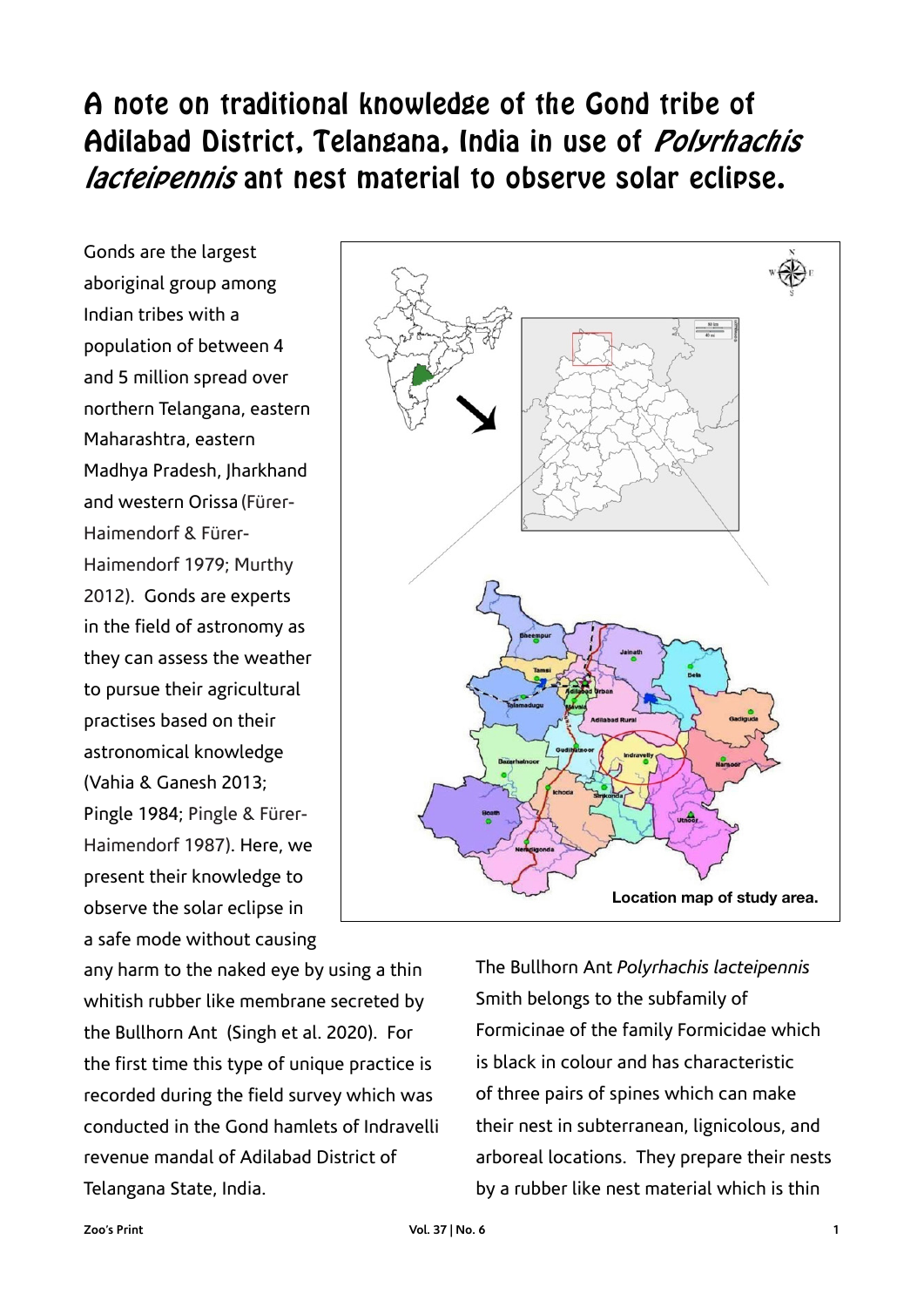

**a, b, c—nest of Bullhorn Ant | d—Bullhorn ant | e demonstration of solar eclipse through the nest | f—typical Gond people.**

and whitish, secreted by both the larvae and adult workers and construct carton nests at the base of trees by cementing twigs with their salivary exudates (Robson & Kohout 2007; Karmakar et al. 2012).

Bullhorn Ant has unique capacity to build a sac like structure where the whole colony is found to be packed within the sac with no opening. The rubber like nest material is

thin and whitish. The nest is built along the way of the tunnelling done by the species, usually nests are found under the stones in agricultural fields. The ant species was identified by using the key illustrated by Karmaly (Narendra & Kumar 2006).

The membranous nest of bullhorn ants can well provide an insight into the astronomical knowledge of the Gond tribe. Though the